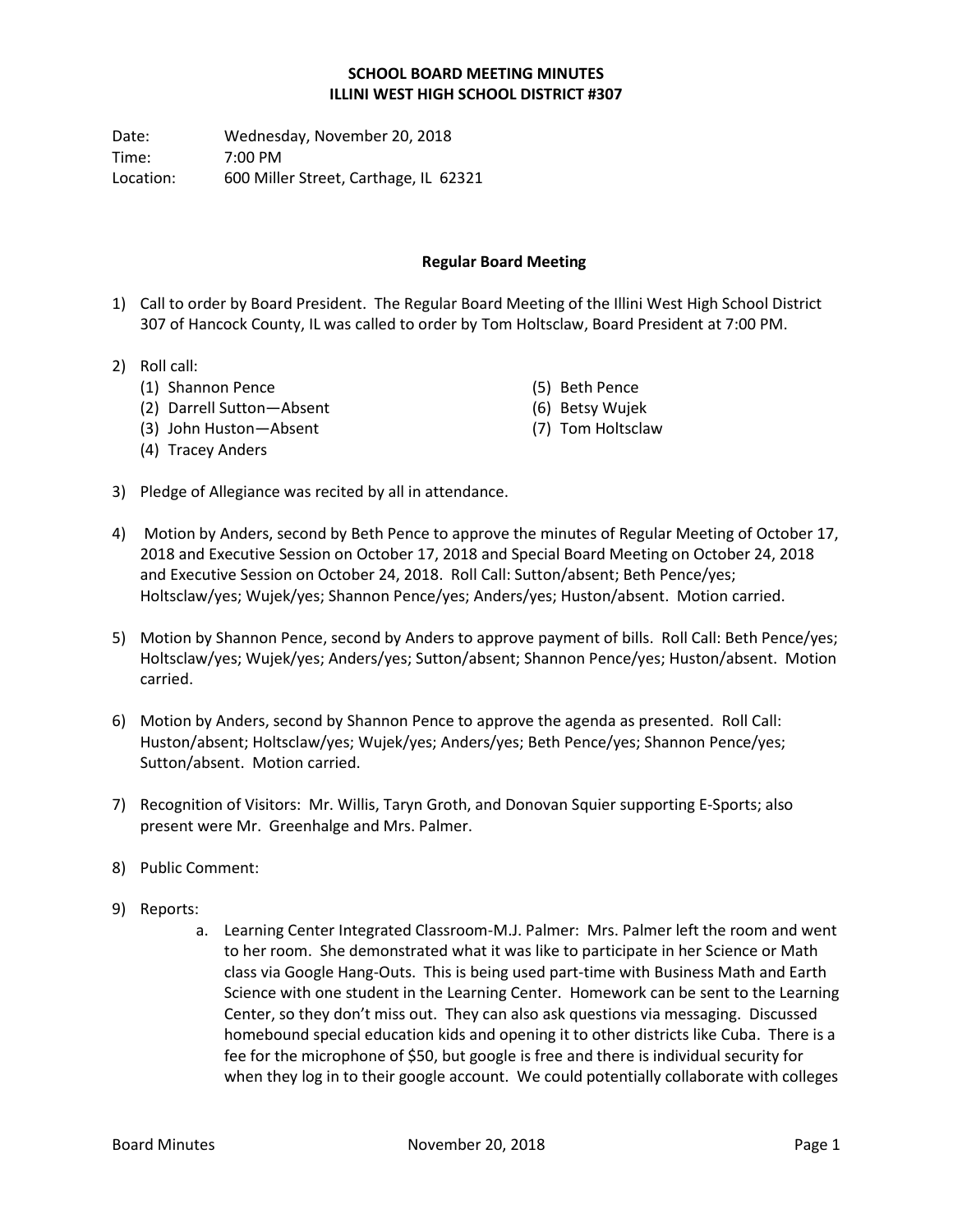for dual credit classes, but not sure the colleges will engage. Chris Greenhalge said they could get all classes up and running in one week.

Horsehead Studio Ad was really good. Rural Bliss is coming in for a remake and is very excited. Several communities are coming to IW Horsehead Studios. This is great for public relations. Chris shared data from YouTube; once at 10,000 views. YouTube will put adds on and could potentially earn money. Chris is looking into this.

- b. Principal-Mr. Schneider reported on the PTO. We have 131 parents which is up from last year. The Junior class went to SCC for career day. There were 63% of the students that received high honors or honors during the first quarter. *Murder at the Pie Auction* was held at the Extension Center. Daytona Dooley signed to play softball at Western Illinois University. Veterans Day Presentation had 27 veterans. They were very grateful and complimentary of our students. During classroom walk-throughs 15 teachers were selected which is a good sample size. Scores posted in the work-room by number for teacher ratings.
- c. Superintendent-Mrs. Schilson reported about the Western Area Roundtable. The representative requested to support a bill to build a new school. Board would need to support a referendum, then look at cost for IW and the reps to support. 30 million and bonding capacity is 20. Didn't blink an eye. Referendum first then bill. One million Bond came due, \$8,000 earned. Looking at 12 month and 6 Month rates.
- 10) Discussion/Action:
	- a. Esports-Mr. Willis: Mr. Willis reviewed his proposal for Esports, to setup a team, and showed a short video. The school would pay the \$64.00 per person because it would be considered and extra-curricular. Culver Stockton offers scholarships, Mr. Willis stated that League of Legends is one of the games they offer scholarships for. Any student can join a team and become part of something bigger than themselves. There are 20 plus students interested so far.
	- b. Motion by Shannon Pence, second by Anders to approve the Tax Levy Resolution. Roll Call: Huston/absent; Sutton/absent; Shannon Pence/yes; Anders/yes; Beth Pence/yes; Wujek/yes; Holtsclaw/yes. Motion carried.
	- c. Motion by Beth Pence, second by Anders to set Levy Public Hearing for December 19, 2018 @ 7:00 PM. Roll Call: ; Shannon Pence/yes; Anders/yes; Sutton/absent; Wujek/yes; Holtsclaw/yes; Beth Pence/yes; Huston/absent. Motion carried.
	- d. Need for an extra bus: No more loner buses, so we need all our buses-new, used, and leased.
- 11) Motion by Anders, second by Shannon Pence to approve ALL of the following consent agenda items:
	- a. Fundraising Request
		- i. National Honor Society: Paint Class, December 5, 2018
		- ii. Class of 2020: Music Trivia-December 1, 2018
		- iii. International Club: Selling Scratch Cupcakes-January 7-25, 2019
	- b. Overnight Request
		- i. IW Wrestling: Argenta, IL-December 28, 2018
	- c. Surplus: Old Band Uniforms

Roll Call: Holtsclaw/yes, Beth Pence/yes; Huston/absent; Wujek/yes; Sutton/absent; Shannon Pence/yes; Anders/yes. Motion carried.

12) Motion by Beth Pence, second by Anders to leave regular session for the purpose of entering into Executive Session at 8:07 p.m. to discuss: